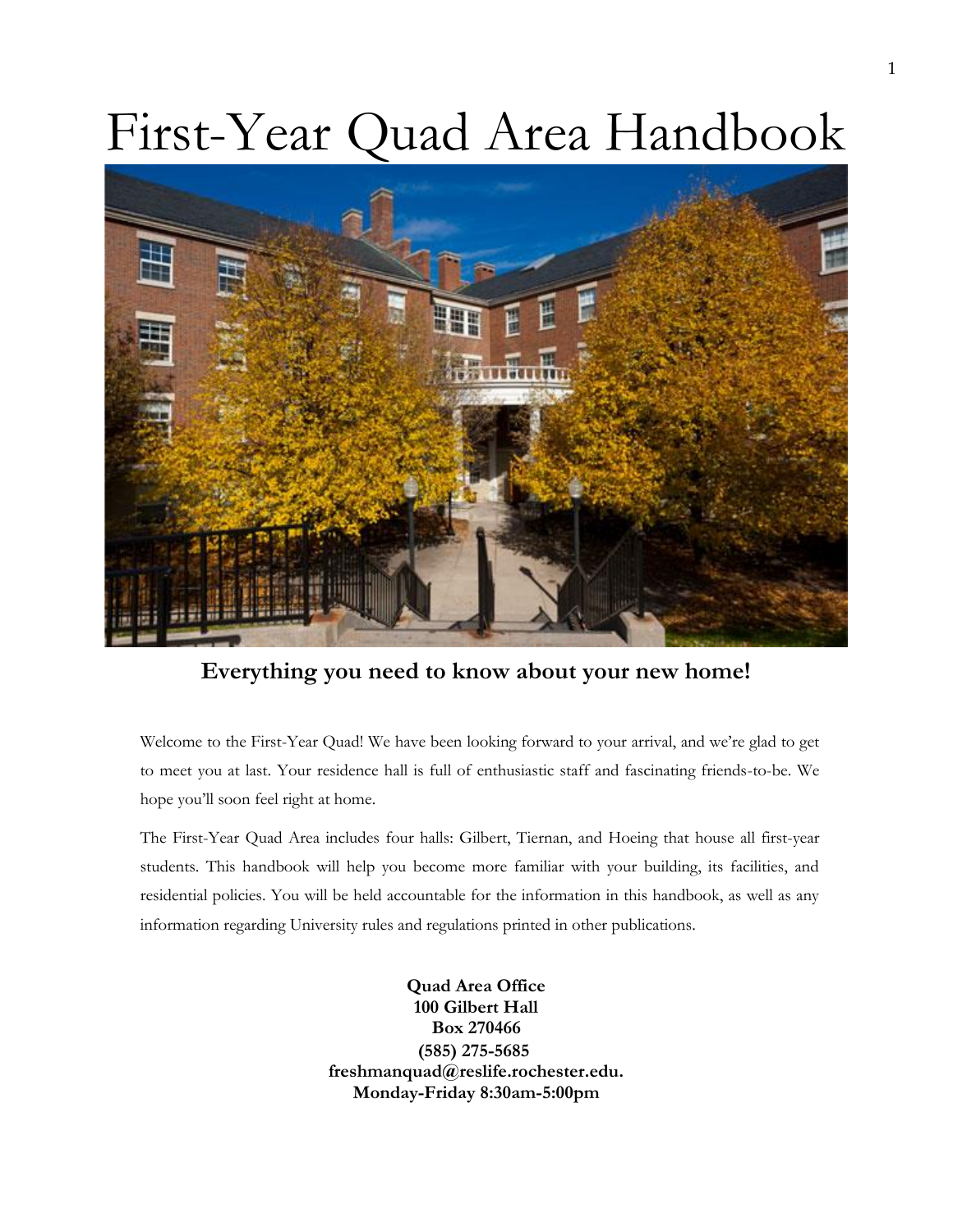The First-Year Quad is part of a larger undergraduate housing area. We are home to just under 800 students. All matters pertaining to life in the First-Year Quad are handled by the Quad Area Office. This office ensures that residence halls are safe, and foster an academically enriching environment. We encourage you to contact your Resident Advisor or any member of the First-Year Quad Staff if you need further assistance or have any other questions. We're here to help!

#### **Professional First-Year Quad Staff**

- ➢ *Dan Watts,* Director for Residential Life and Assistant Dean of First-Years*, Email [dan@ur.rochester.edu](mailto:dan@ur.rochester.edu)*
- ➢ *Michael Pettinato,* Associate Director for First-Year Housing Programs*, Email [mpettina@reslife.rochester.edu](mailto:mpettina@reslife.rochester.edu)*
- ➢ *Rose Waples,* Resident Director, First-Year Quad*, Email [rwaples@reslife.rochester.edu](mailto:rwaples@reslife.rochester.edu)*
- ➢ *Kelly Jutsum,* Quad Area Secretary*, Email [kjutsum@ur.rochester.edu](mailto:kjutsum@ur.rochester.edu)*

#### **Graduate Head Residents**

GHRs live on the Quad, supervise the RA staff, and provide support to their building's community. They will attend hall events, do building walkthroughs to check facilities, and assist with any hall conflicts or concerns. Take the opportunity to meet your GHRs: *Karina Vasquez Moscoso*, Hoeing & Tiernan Halls and *Amy Elbogen.*, Gilbert Hall.

#### **Resident Advisors (RAs)**

Each hall has RAs who work closely with residents to help establish a healthy and enjoyable community atmosphere. RAs are student leaders trained to advise you on most concerns and problems you may have, including community building and conflict resolution.

#### **First-Year Fellows**

The First-Year Fellows are upperclassmen with strong academic credentials and an impressive record of campus involvement. They applied to live in first-year housing areas so that they could help introduce first-year students to the rich array of academic, social, and co-curricular activities available on campus.

#### **EcoReps**

The EcoReps work to promote environmentally responsible behavior in the first-year residence halls. The program strives to create an environmentally literate student population, which will reduce the campus' ecological footprint by advocating change in the behaviors and attitudes of our on-campus culture.

#### **D'lions (Short for Dandelions)**

D'lions are upperclassmen chosen to promote school spirit and a sense of community through campus social events, athletics, and community service programs. They typically decorate halls, coordinate celebrations for birthdays, assist with Orientation, and organize specific hall and campus-wide events.

#### **Housekeeping**

The Environmental Service Worker (ESW) staff works to keep our residence halls safe, clean, and attractive. John Williams supervises a staff of ESWs who clean your bathrooms, hallways, lounges, and public areas. They do not clean student rooms, and they *are not responsible for cleaning areas that are excessively dirty or have been disrespectfully vandalized.* We encourage you to get to know and appreciate these wonderful, hardworking people.

#### **Maintenance**

The Quad has a number of building mechanics including Ralph Villa and Don VanArsdall. They repair normal wear and tear in each hall. Please note, furniture removal is NOT permitted. For other maintenance requests, there are two ways to process a work order: 1) call (585) 273-4567, or 2) place a work order online at www.facilities.rochester.edu. For bed height changes and detripling furniture request please come to the office as the phone and online work order system does not handle those requests.

# **Area Council**

The first-year quad halls are served by the First-Year Quad Area Council. Area councils organize activities, allocate funds to various building activities, and advise the administrative staff and Area Coordinator on any issues. They function as a component of the Residence Hall Association (RHA). The councils' budgets are a portion of the student residential activities fee. Anyone may attend these meetings with comments or concerns. Interested in joining? Contact your Resident Advisor for more information.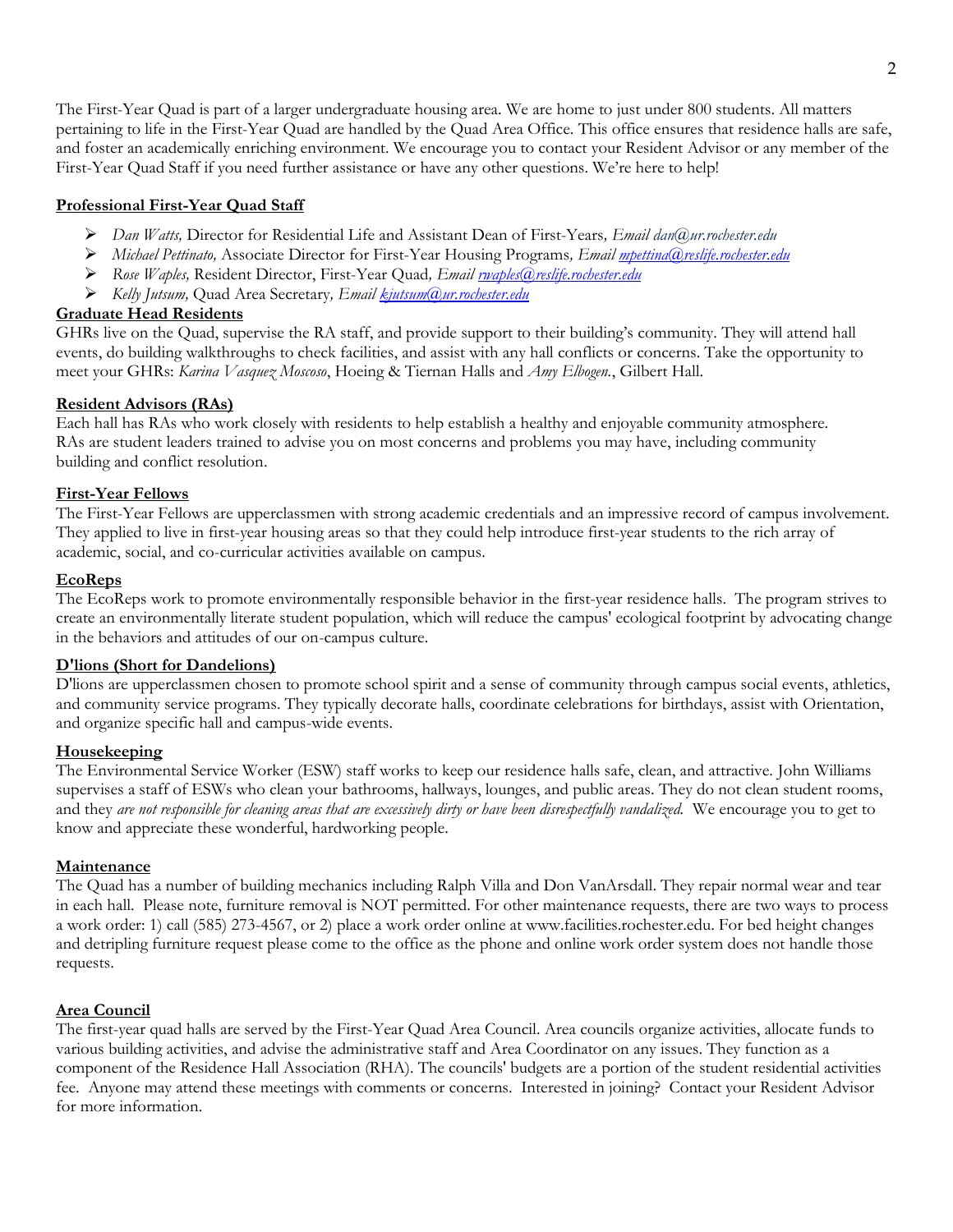# **FINDING YOUR WAY AROUND THE QUAD**

(An abbreviated list of some of the most useful and hidden places in the Quad.)

#### **Service Desk**

The RA service desk is attached to the Area Office and opens for larger processes such as end-of-year check out.

# **Vending**

Vending machines are located near the laundry on the first floor of all buildings.

# **Laundry**

Laundry machines are free with use of your ID card during the academic year. There is a laundry room on the first floor of each hall in the Quad. The washer cycle is between 36-40 minutes and the dryer may be used up to 60 minutes. **Please remove your clothes from the machines as soon as they stop.** If you don't, you risk someone else removing and placing them on a table or, worse yet, stealing them. Also, be sure to clean out your own lint from the dryer lint screen. If there is a problem with one of the machines, please hang an "Out of Order" sign on it and report it to the laundry company during regular business hours using the phone number posted in your laundry machine. Please note that as UR facilities does not manage these machines, you must call the company to have them fixed.

# **Kitchens**

Every floor in the Quad is equipped with a full-service kitchen located generally in the center of the floor. Please use any cooking appliances (except microwaves) in the kitchen area and NOT in your room. Pest problems may result if people leave dirty dishes, food, or garbage, and kitchen privileges may be revoked for the entire floor. Food should NEVER be left unattended while cooking. Personal items should not be left in the kitchens after use. Dishes or items left in the kitchen will be thrown out after 3 days.

#### ALWAYS FOLLOW SAFETY RULES WHEN COOKING & CLEAN THE KITCHEN WHEN YOU ARE FINISHED!

# **Checking-out items from Quad Office**

Games, some cooking supplies, and brooms/vacuums are available for 2 hour sign-out at the Area Office. Be prepared to leave a form of ID behind to rent any available items.

# **Lounges**

- ➢ **Floor Lounges**: There is minimally one floor lounge on each floor, Gilbert has 2-3. They can be used for meetings and other social events. There is a kitchen nearby, so hall dinners and late-night study snacks are encouraged. These lounges are available on a first come, first served basis.
- ➢ **First Floor Conference Rooms**: These conference rooms are reservable for meetings through the Area Office but are mostly used for studying.
- ➢ **Gilbert and Tiernan Community Lounges:** These Community Lounges are large gathering and programming spaces. These floors are not reservable for any groups outside of residence life staff.

# **Grill**

The grill located on the Quad is available for use on a first come, first serve basis. Please note: if you purchase lighter fluid or charcoal for use with the grill it may not be stored in any residential area or room on the quad. If you use the grill it is your responsibility to follow all fire safety and sanitarian regulations.

#### ALWAYS FOLLOW SAFETY RULES WHEN COOKING & CLEAN THE AREA WHEN YOU ARE FINISHED!

# **Bicycles**

Bikes may be stored in your room (with the permission of your roommate and as long as it does not leave marks) or locked on a bicycle rack. Bike storage is never permitted in public areas (stairwells, lounges, hallways, railings, etc.). Bikes in these areas will be removed by Public Safety. Any bikes left over the summer will be deemed abandoned and donated.